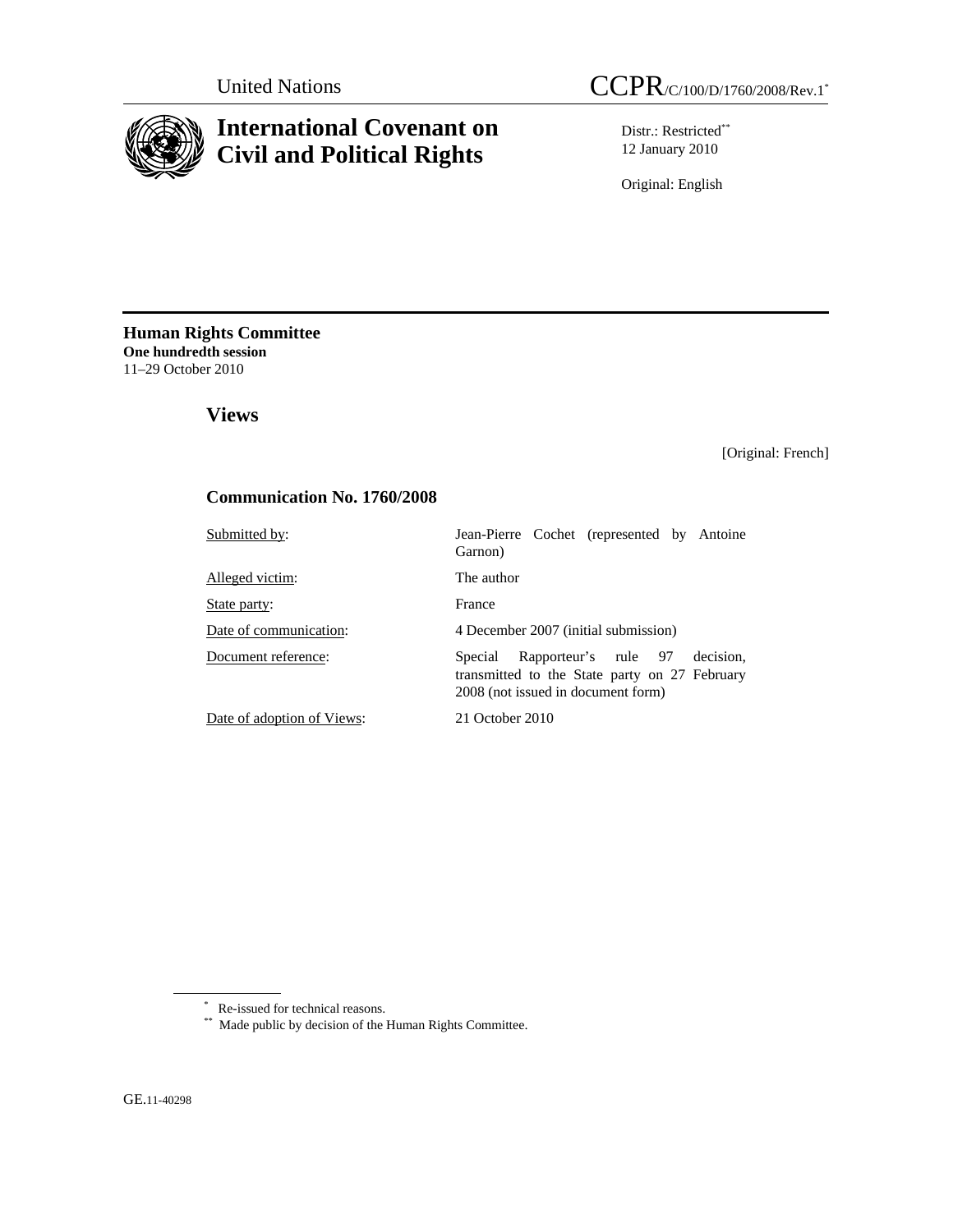| Subject matter:                    | Retroactive effect of a law on the existence of an<br>offence, monitoring of compliance and the<br>penalties incurred |  |  |  |  |
|------------------------------------|-----------------------------------------------------------------------------------------------------------------------|--|--|--|--|
| Substantive issues:                | Principle of the retroactive effect of the less<br>severe criminal statute                                            |  |  |  |  |
| <i>Procedural issues:</i>          | None                                                                                                                  |  |  |  |  |
| Articles of the Covenant:          | 15                                                                                                                    |  |  |  |  |
| Articles of the Optional Protocol: | None                                                                                                                  |  |  |  |  |

 On 21 October 2010, the Human Rights Committee adopted the annexed text as the Committee's Views, under article 5, paragraph 4, of the Optional Protocol, in respect of communication No. 1760/2008.

[Annex]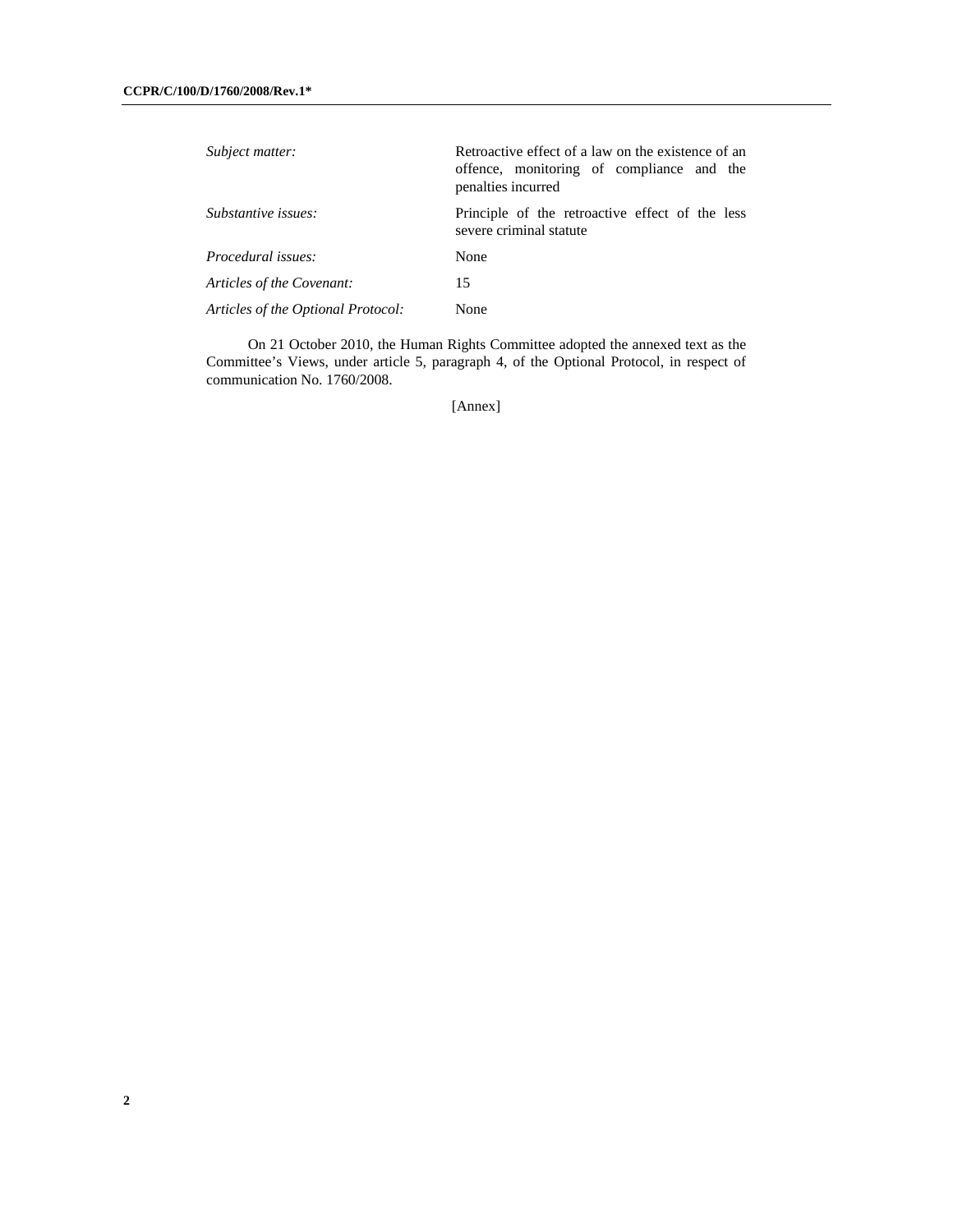# **Annex**

# **Views of the Human Rights Committee under article 5, paragraph 4, of the Optional Protocol to the International Covenant on Civil and Political Rights (one hundredth session)**

concerning

 **Communication No. 1760/2008\*\*\***

| Submitted by:          | Garnon)                              |  | Jean-Pierre Cochet (represented by Antoine |  |  |  |  |  |
|------------------------|--------------------------------------|--|--------------------------------------------|--|--|--|--|--|
| Alleged victim:        | The author                           |  |                                            |  |  |  |  |  |
| State party:           | France                               |  |                                            |  |  |  |  |  |
| Date of communication: | 4 December 2007 (initial submission) |  |                                            |  |  |  |  |  |

 The Human Rights Committee, established under article 28 of the International Covenant on Civil and Political Rights,

Meeting on 21 October 2010,

 Having concluded its consideration of communication No. 1760/2008, submitted to the Human Rights Committee on behalf of Mr. Jean-Pierre Cochet under the Optional Protocol to the International Covenant on Civil and Political Rights,

 Having taken into account all written information made available to it by the author of the communication and the State party,

Adopts the following:

### **Views under article 5, paragraph 4, of the Optional Protocol**

1. The author of the communication is Mr. Jean-Pierre Cochet, born on 22 May 1948 in Saint-Hilaire-le-Petit, France. He claims that France has violated his rights under article 15 of the Covenant. The author is represented by Mr. Antoine Garnon. The Covenant and its Optional Protocol entered into force for France on 4 February 1980 and 17 February 1984, respectively.

<sup>\*\*\*</sup> The following members of the Committee participated in the consideration of the present communication: Mr. Abdelfattah Amor, Mr. Prafullachandra Natwarlal Bhagwati, Mr. Lazhari Bouzid, Mr. Mahjoub El Haiba, Mr. Ahmad Amin Fathalla, Mr. Yuji Iwasawa, Ms. Hellen Keller, Mr. Rajsoomer Lallah, Ms. Zonke Zanele Majodina, Mr. Michael O'Flaherty, Mr. Rafael Rivas Posada, Sir Nigel Rodley, Mr. Fabián Omar Salvioli and Mr. Krister Thelin.

Pursuant to rule 90 of the Committee's rules of procedure, Committee member Ms. Christine Chanet did not participate in the adoption of the present decision.

An individual opinion signed by Committee members Sir Nigel Rodley and Mr Prafullachandra Natwarlal Bhagwati is appended to the text of the present Views.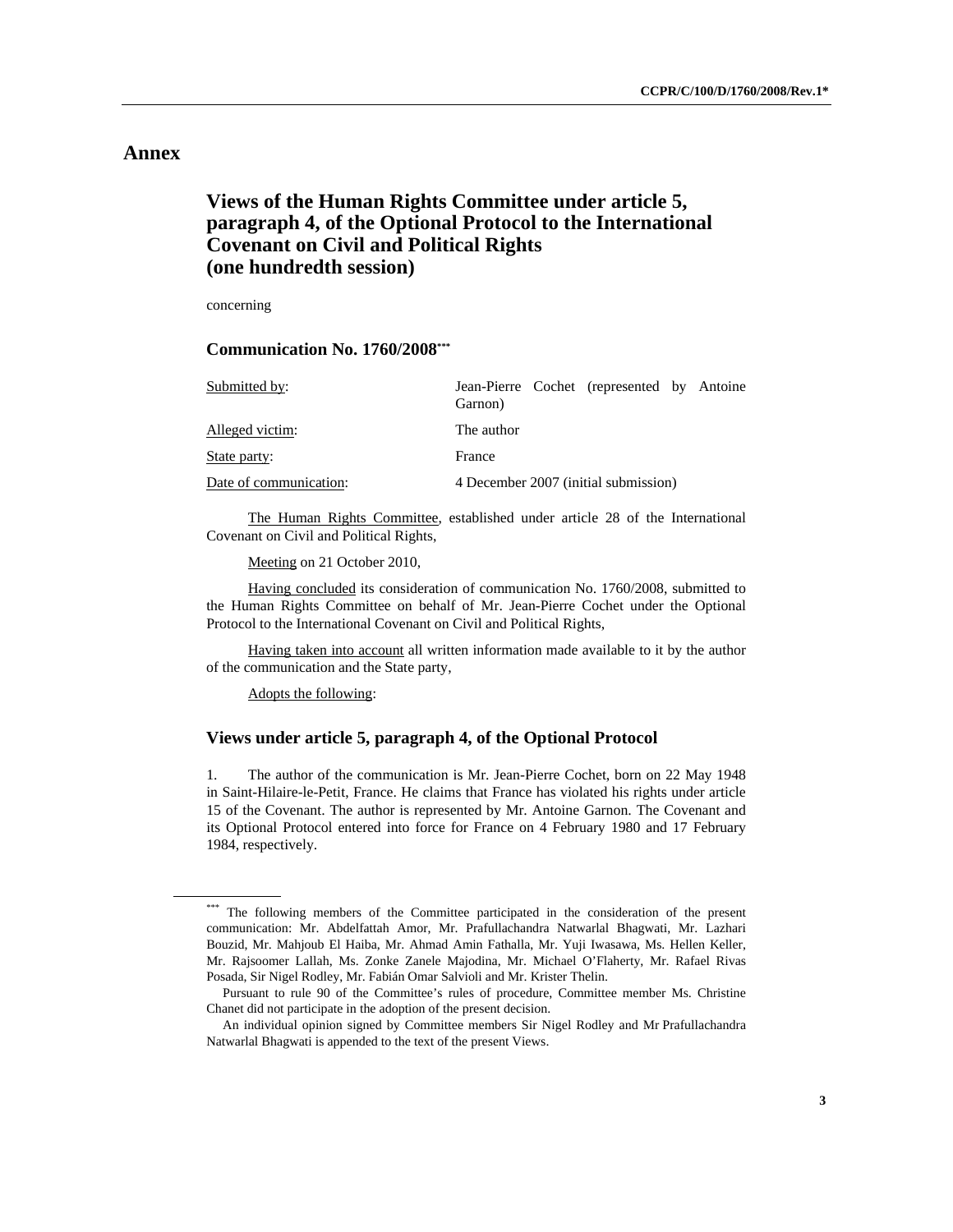#### **The facts as submitted by the author**

2.1 Between November 1987 and March 1988, the Coopérative Agricole de l'Arrondissement de Reims (CAAR, which subsequently became the cooperative COHESIS), of which the author was the director, imported over 1 million kilos of protein peas from the Netherlands and the United Kingdom. These peas were classified for tariff purposes as "other than those intended for sowing", a category which benefited from European Community aid. The peas were imported through three customs brokers, including the firm Dalsace Frères, represented by Mr. Eric Dalsace. Since the peas imported by CAAR were actually intended for sowing, a category that did not benefit from European Community aid, the customs administration initiated proceedings against the author and Mr. Dalsace for making false statements with the intent or effect of profiting from the importation. The author was additionally charged with making a false declaration of origin because the customs administration deemed that a portion of the peas had come from Hungary and not the Netherlands. The cooperative CAAR, subsequently renamed COHESIS, and the firm Dalsace Frères were held liable under civil law.

2.2 The Criminal Court of Reims applied the less severe criminal statute and handed down a ruling on 6 February 1996 annulling the proceedings brought by the customs administration, which appealed. All the administration's applications were dismissed on 5 May 1999 by the Court of Appeal of Reims. The Court ruled that the offences referred to in the proceedings had been abrogated by Act No. 92-677 of 17 July 1992, which implemented European directive No. 91-680, stipulating that the Customs Code was no longer to apply to the entry of merchandise from within the Community. The Court of Appeal also stated that article 110 of the Act of 17 July 1992, whereby the Act does not impede the prosecution, under previous legislation, of customs violations committed prior to the Act's entry into force, was applicable only to proceedings under way at the time the Act came into effect. In this case, the proceedings were not instituted until 1 August 1994, in other words, 18 months after the Act came into force. The Court of Appeal ruling was quashed on 18 October 2000 by the Criminal Chamber of the Court of Cassation. The view of this Court was that, under article 110 of the Act of 17 July 1992, the abolition of customs controls and duties as of 1 January 1993 did not impede prosecution, on the basis of previously existing legislation, of customs violations committed prior to the entry into effect of the Act; and that the date upon which such proceedings were instigated had no bearing on the applicability of the Act.

2.3 The case was remanded to the Court of Appeal of Paris, which on 14 November 2001 judged the defendants, including the author, to be guilty as charged and sentenced them, jointly with the companies deemed civilly liable, to a fine of approximately 2 million French francs to the customs administration as well as another sum of about 2 million French francs in lieu of confiscation of the imported goods. That sentence was overturned by the Criminal Chamber of the Court of Cassation on 5 February 2003 on the grounds that the defendants had not had the last word. Before the Court of Appeal of Paris, the designated remand court, COHESIS and the author explicitly cited the abolition of the criminal offence and invoked article 15 of the Covenant. In its ruling of 6 July 2006, the Court of Appeal of Paris took the view that article 110 of the Act of 17 July 1992 did not contradict the provisions of article 15 of the Covenant and, finding the defendants, including the author, guilty as charged, sentenced them, jointly with the companies held civilly liable, to a fine of approximately €300,000 and an additional sum of approximately €300,000 in lieu of confiscation of the imported goods.

2.4 In its ruling of 19 September 2007, the Criminal Chamber of the Court of Cassation declared, inter alia, that the Act of 17 July 1992 had a bearing only on the procedures for monitoring compliance with the rules governing aid for protein pea imports and the origin of such imports and not on the existence of the offence or the severity of the penalties and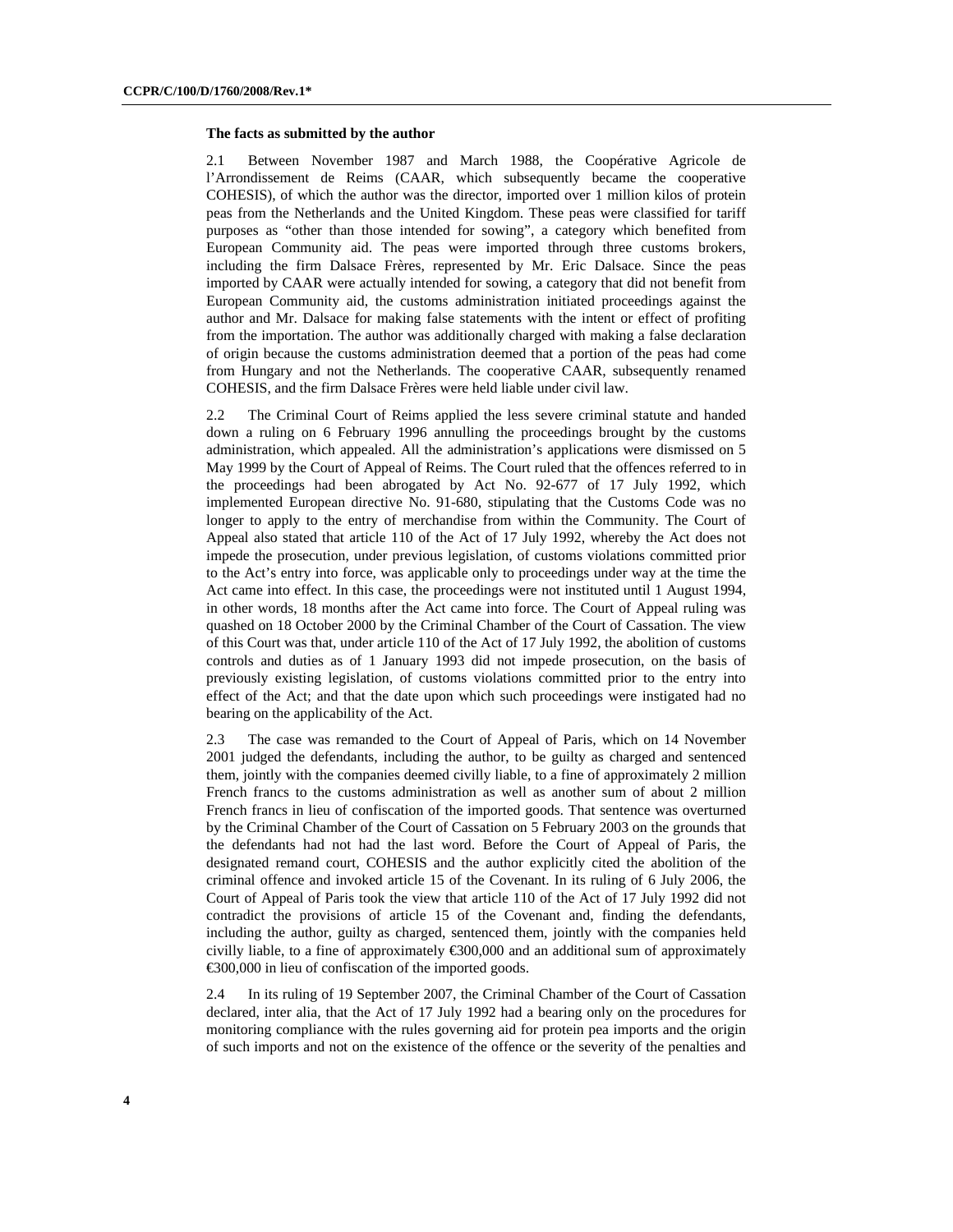rejected the appeal, which had also been based on the provisions of article 15 of the Covenant.

### **The complaint**

3.1 The author considers that the State party violated article 15 of the Covenant by misinterpreting the Act of 17 July 1992 on the cessation of the application of the Customs Code within Community territory. The author notes that, under the principle of the retroactive effect of a less severe criminal statute, only acts constituting an offence on the date they were committed are punishable and only those penalties legally applicable on that date may be imposed. New legal provisions do apply, however, to offences committed before they entered into force and that are not yet subject to a final sentence, when those provisions are less severe than the old ones.<sup>1</sup> The author also cites article 112-4 of the French Criminal Code, which states that the immediate application of a new statute has no bearing on the status of actions carried out under the old legislation. Execution of a penalty, on the other hand, ceases where it was imposed for an act that ceases to be a criminal offence under legislation that post-dates the judgement.

3.2 The author refutes the argument put forward by the Court of Cassation that, in this case, the changes introduced by the Act of 17 July 1992 have a bearing only on the procedures for monitoring compliance with the rules governing aid for protein pea imports and the origin of such imports and not on the existence of the offence or the severity of the penalties. According to the author, this argument is flawed because, under article 110 of the Act, the offence ceased to exist the moment the Customs Code ceased to apply within Community territory. The author interprets article 15, paragraph 1, of the Covenant as referring not only to the principle of the retroactive effect of the lighter penalty, but also, by extension, the principle that a law abolishes an offence inasmuch as it abolishes all penalties.

3.3 By failing to apply the less severe statute, the author claims, the State violated the principle of the primacy of international law over domestic law. The author refers to the jurisprudence of the Court of Justice of the European Communities (CJEC), which upholds the principle of the retroactive effect of the lighter penalty, which should be applied in the national laws that implement Community law.<sup>2</sup> CJEC subsequently ruled that the same principle must be applied by domestic courts where they have to impose penalties established in Community regulations.<sup>3</sup> CJEC invoked the principle in a case in which the change in the law affected not only the penalties, but also the conditions for bringing proceedings. The author notes that the Court of Cassation has always held that the lighter penalty principle applies only to penalties and not to offences.4

3.4 The author recalls that the Act of 17 July 1992 implements the Community directive on the abolition of border controls. This directive specifically provides that, from 1 January 1993, controls for tax purposes at internal borders are eliminated for all operations carried out by member States. The Act of 17 July 1992 thus had a bearing on the existence of the offence because it resulted in the abolition of the legal provision contained in the Community directive, and not just of the procedures for monitoring compliance with the rules governing aid for protein pea imports, as maintained by the Court of Cassation.

<sup>&</sup>lt;sup>1</sup> French Criminal Code, art. 112-1.

<sup>&</sup>lt;sup>2</sup> The author cites CJEC ruling of 3 May 2005, Berlusconi, case C-387/02.

<sup>&</sup>lt;sup>3</sup> The author cites the ruling of 8 March 2007, Campina, case C-45/06.

<sup>&</sup>lt;sup>4</sup> The author cites two rulings of the Court of Cassation: Cass 6 October 2004, application No. 0384827; and Cass 5 December 2001, application No. 0181228.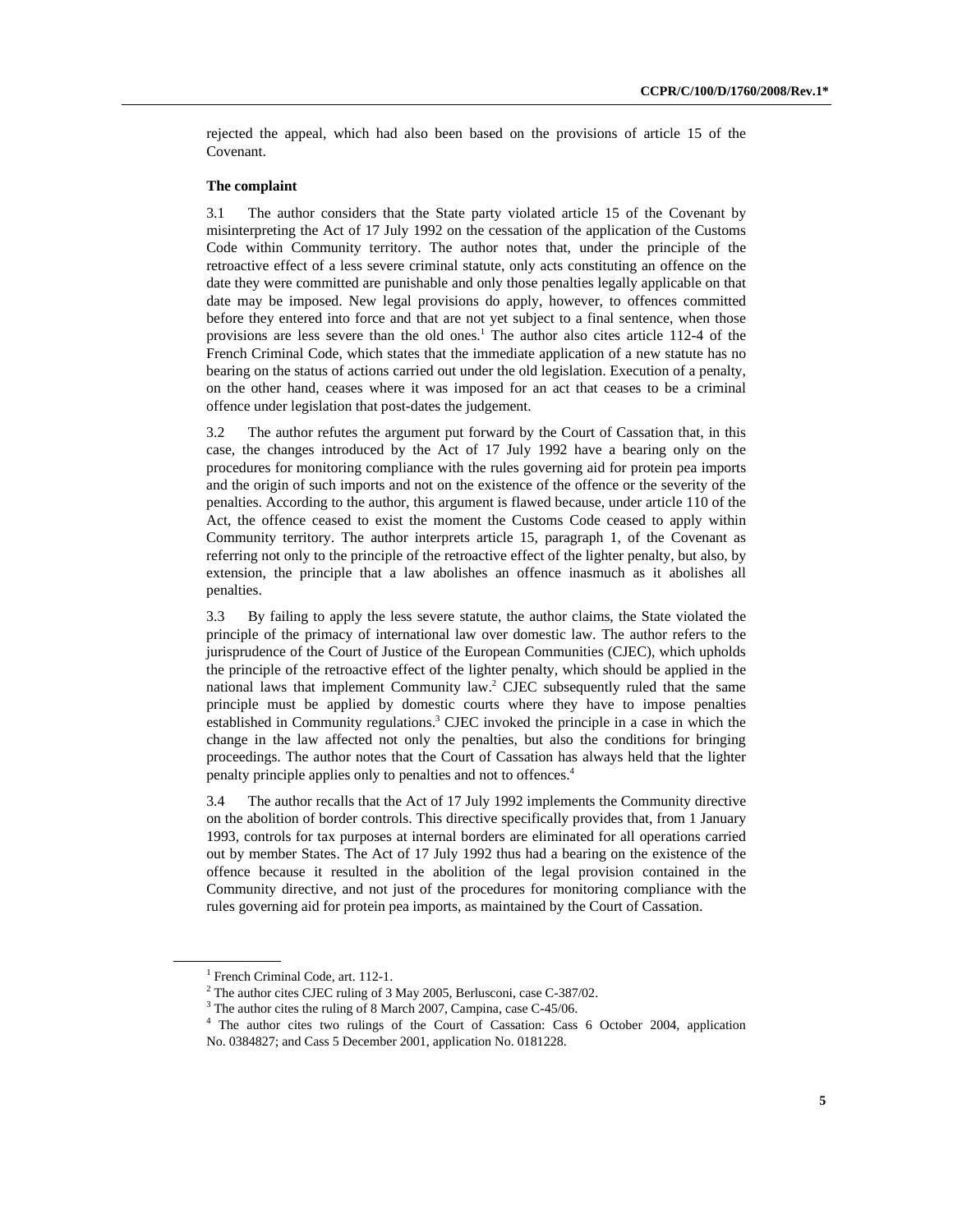#### **State party's observations**

4.1 After declaring in a letter dated 28 April 2008 that it did not question the admissibility of the complaint, the State party submitted its observations on the merits of the case on 27 August 2008. With reference to the facts, the State party explains that the acts which the author was accused of constituted an offence of importing prohibited goods without declaring them and a category 1 customs violation, offences that are specified and sanctioned by the Customs Code, the Code of Criminal Procedure and the regulations of the European Council and the European Commission. In light of the pertinent legal provisions on the subject and the constitutional status of the principle of the retroactive effect of a less severe statute, the State party notes that article 15, paragraph 1, of the Covenant provides, inter alia, that if, subsequent to the commission of an offence, provision is made by law for the imposition of a lighter penalty, the offender shall benefit.

4.2 The State party asserts that, contrary to what the author claims in his communication, the Court of Cassation's interpretation of the principle of the retroactivity of a less severe criminal law under article 15, paragraph 1, of the Covenant is not relevant in this case. What is relevant is the interpretation of the scope of the Act of 17 July 1992 in this case, in view of the customs violations committed by the author. The disagreement between the author and the State party basically revolves around whether article 110 of the Act of 17 July 1992 should be considered to have abolished the criminal offence invoked by the French domestic courts. The applicability of article 15 hinges on the answer to this question. The State party recalls that the Court of Cassation's rejection of the author's argument of misinterpretation of article 15 of the Covenant was based not on the case law challenged by the author but on the fact that the changes introduced by the Act of 17 July 1992 had a bearing only on the procedures for monitoring compliance with the rules governing aid for protein pea imports and the origin of such imports and not on the existence of the offence or the severity of the penalties.

4.3 The author's argument that the Court of Cassation's case law contradicts article 15 of the Covenant was flawed because it was not applied in this case. The State party recalls the Human Rights Committee's view that it is not the Committee's task to decide in the abstract whether or not the national law of a State party is compatible with the Covenant, but only to consider whether or not there has been a violation of the Covenant in the particular case submitted to it.<sup>5</sup> The prejudgement report for the Court of Cassation, presented on 9 May 2007, clearly proposed the solution adopted by the Court in its ruling of 19 September 2007. The ruling set out the issue that the court would need to resolve: namely, if the Criminal Chamber of the Court of Cassation decided that the principle established by both article 15 of the Covenant and the Court of Justice covers not only situations in which the penalty is lighter but also those in which the offence is abolished, then the court would have to determine whether the latter situation is the one that applies in this case. The State party notes that, prior to the passing of the Act of 17 July 1992, the Customs Code provided for the control of merchandise imported by the author, i.e., peas packed in new 12.5 kg packages. The Act of 17 July 1992 did away with such controls. The question then is whether the principle of the retroactivity of a less severe criminal statute applies to provisions governing controls and not the substance of the infractions. In this case the Court of Cassation's ruling of 19 September 2007 did not consider article 15 of the Covenant to apply only to the penalties but was based on the fact that the changes made by the Act of 17 July 1992 had a bearing only on the procedures for monitoring compliance with the rules governing aid for protein pea imports and the origin of such imports and not on the existence of the offence or the severity of the penalties.

<sup>5</sup> Communication No. 55/1979, *MacIsaac* v. *Canada*, Views adopted on 14 October 1982, para. 10.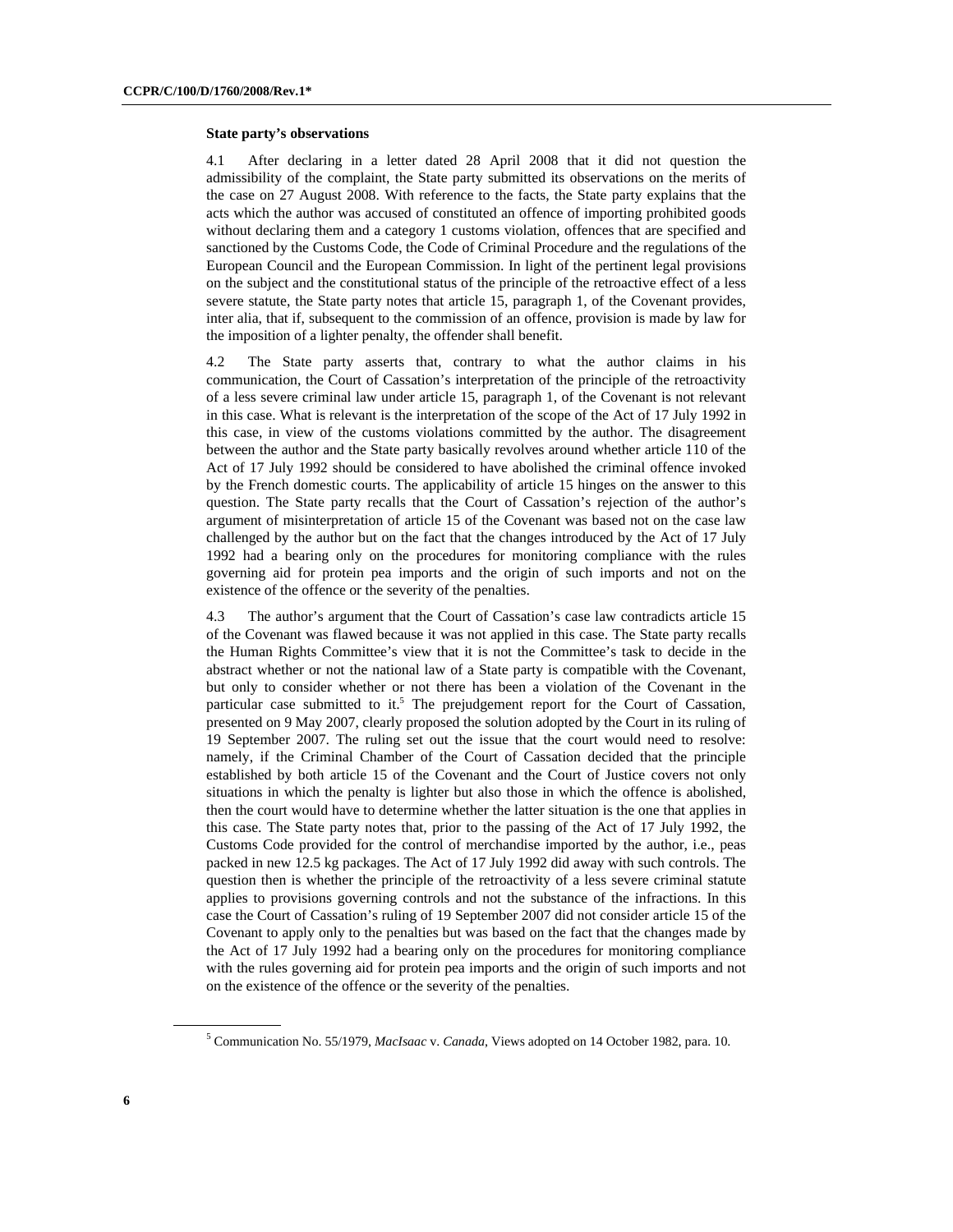4.4 In the alternative, the State party points out that the Court of Cassation rigorously upholds the principle of the less severe criminal statute, even in financial and tax law, which means that all sanctions are lifted when the violated legislation is repealed, suspended or amended. However, the principle applies in the absence of specific provisions to the contrary. The State party stresses that a provision such as that set forth in article 110 of the Act of 17 July 1992 constitutes, not an exception to the principle of the retroactive effect of the less severe criminal statute, but a means of implementing a transitional or short-term rule. The rationale for the provision is the desire to preserve the deterrent effect and efficacy of the criminal penalty in a field where the regulations are contingent and temporary. Even legal opinion that is critical of the case law of the Court of Cassation on this point acknowledges that article 110 of the Act of 17 July 1992 was useful, or even necessary. Alerted in November 1991 to the elimination of borders from 1 January 1993, smugglers could count on over a year of what would be not just lucrative but clearly, by virtue of the retroactive less severe statute principle, unpunishable illegal trade. It is understandable, then, that the legislature would wish to impede such schemes even at the risk of coming into conflict with the Constitutional Court or the Covenant. The State party also points out that not all opinion is critical of the Court of Cassation's position: some recognize the importance of a literal interpretation of article 15 of the Covenant, which, strictly speaking, refers only to penalties and not to offences or to non-criminal laws that simply define concepts used in upholding criminal law.

### **Author's comments on the State party's observations**

5.1 On 22 September 2008, the author, through counsel, rejected the arguments of the State party. To begin with, he refers to the initial summons to appear before the Criminal Court which he received on 11 August 1994. According to this summons, he was charged with importing prohibited goods without declaring them and a category 1 customs violation, punishable under articles 410, 426-4, 435, 414, 399, 382 and 404 to 407 of the Customs Code. In accordance with article 2 bis of the Customs Code, as derived from articles 111 and 121 of the Act of 17 July 1992, the Code does not apply to Community merchandise entering the customs territory. As it happens, only the articles mentioned above, specifying the penalties incurred, were referred to in the summons of 11 August 1994, so, since these provisions were no longer applicable from 1 January 1993, the author takes the view that the Court of Cassation's ruling misinterpreted article 110 of the Act of 17 July 1992 in finding that the article has a bearing only on the monitoring procedure and not on the penalties, when it is undeniable that the legal definition of the offence no longer exists. The author adds that, even though article 110 indeed refers only to the procedures for monitoring violations, articles 111 and 121 of the Act effectively provide for abolition of the legal definition of the offence. Under these conditions, it was impossible to hand down a conviction.

5.2 Having highlighted once again the contradictions in the case law of the Court of Cassation, the author insists that customs matters are criminal matters, as demonstrated by the referral of the case to the criminal courts, and that, consequently, the principle of the retroactivity of the less severe criminal statute is applicable in this case. The author notes that the State party itself has acknowledged that the Court of Cassation's interpretation of article 110 of the Act of 17 July 1992 contravened the Covenant, since it said that it was understandable that the legislature would wish to impede such schemes even at the risk of coming into conflict with the Constitutional Council or the Covenant. As the author sees it, this clearly constitutes an acknowledgement of a violation of article 15 of the Covenant by the State party. He also recalls that the damages he has suffered to date have been considerable because his bank accounts have been blocked by the customs administration.

5.3 On 3 October 2008, the author referred once more to the arguments put forward by the Court of Cassation in its ruling of 19 September 2007 in which it declared that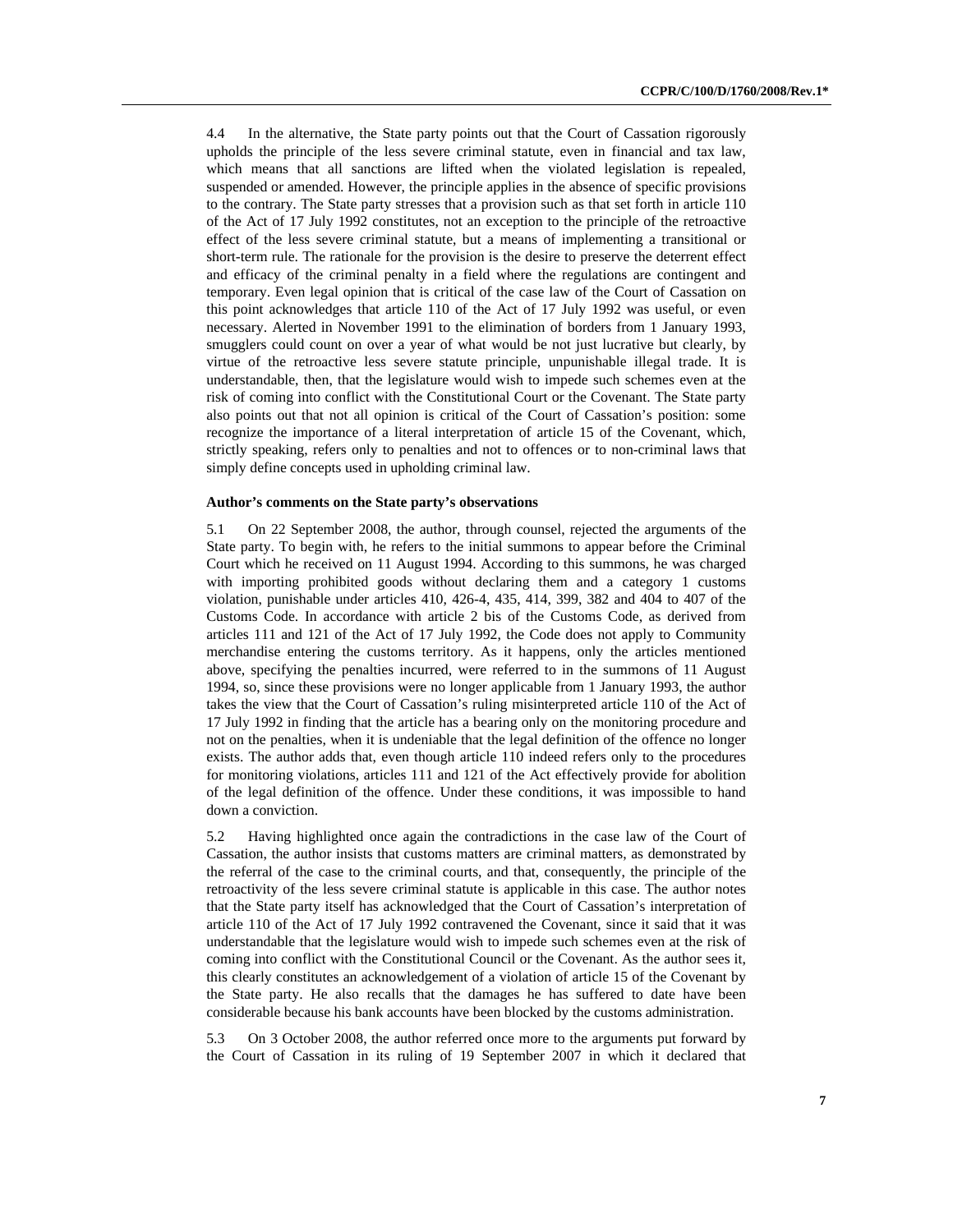European Economic Community directive EEC 91/680 mandated the elimination of customs controls and that it was in order to implement this directive that article 111 of the Act of 17 July 1992 stated that the provisions of the Customs Code no longer applied to Community merchandise. With this finding, the Court of Cassation established a close link between customs controls and the existence of the offence, and the offence had ceased to exist because the articles of the Customs Code relating to the offence no longer applied. The author therefore claims that the Court of Cassation had resorted to subterfuge to avoid contradicting its previous ruling of 18 October 2000 on the same matter. For a long time the Court has stated that a less severe statute has retroactive effect unless it contains a specific provision to the contrary. However, this distortion of constitutional principle was in practice not serious because, prior to the Act of 17 July 1992, no less severe statute had ever actually ruled out retroactive application. Then, when the Act of 17 July 1992 stipulated the opposite, the Court of Cassation, in its ruling of 19 September 2007, chose not to directly contravene the principle of the retroactivity of criminal law by disregarding it, but did in fact do so by claiming that the Act had a bearing only on monitoring procedures and not on the offence itself.

5.4 The author closes by citing the reference made by the rapporteur in the Cochet case to the Court of Justice of the European Communities decision of 3 May 2005 in the Berlusconi case, recalling the principle of the retroactive application of the lighter penalty. The author notes that the wording of the Berlusconi decision shows that what CJEC calls the principle of the application of the lighter penalty covers not only laws that establish penalties but also laws that abolish offences. On the one hand, the decision states that article 2 of the Italian Criminal Code establishes the principle of the retroactive application of the lighter penalty, whereas in fact it gives retroactive effect to a law whose provisions are more favourable to the person found guilty; on the other hand, it invokes the principle of the application of the lighter penalty in general, even though the preliminary rulings referred in part to Italian legal provisions that in some cases abolished offences. Therefore, if CJEC uses the expression "the lighter penalty" to refer in general to a criminal statute that is less severe both in terms of the magnitude of the penalty and because it narrows or even abolishes the offence, the wording of article 15 of the Covenant should no longer be understood to refer strictly to laws that reduce the penalty. The author therefore insists that the principle of the retroactive effect of a less severe criminal statute must be applied *a fortiori* to cases in which a law does not merely reduce the penalty but actually abolishes the offence.

### **Issues and proceedings before the Committee**

#### *Consideration of admissibility*

6.1 Before considering any claim contained in a communication, the Human Rights Committee must decide, in accordance with rule 93 of its rules of procedure, whether the communication is admissible under the Optional Protocol to the Covenant.

6.2 As required under article 5, paragraph 2 (a), of the Optional Protocol, the Committee has ascertained that the same matter is not being examined under another procedure of international investigation or settlement.

6.3 Regarding the exhaustion of domestic remedies, the Committee notes that, according to the information provided by the author, all available domestic remedies have been exhausted. In the absence of any objection by the State party, the Committee finds that the conditions referred to in article 5, paragraph 2 (b), of the Optional Protocol have been met.

6.4 In the Committee's View, the author has sufficiently substantiated, for purposes of admissibility, the claims made under article 15, paragraph 1, of the Covenant and therefore proceeds to its examination of the merits.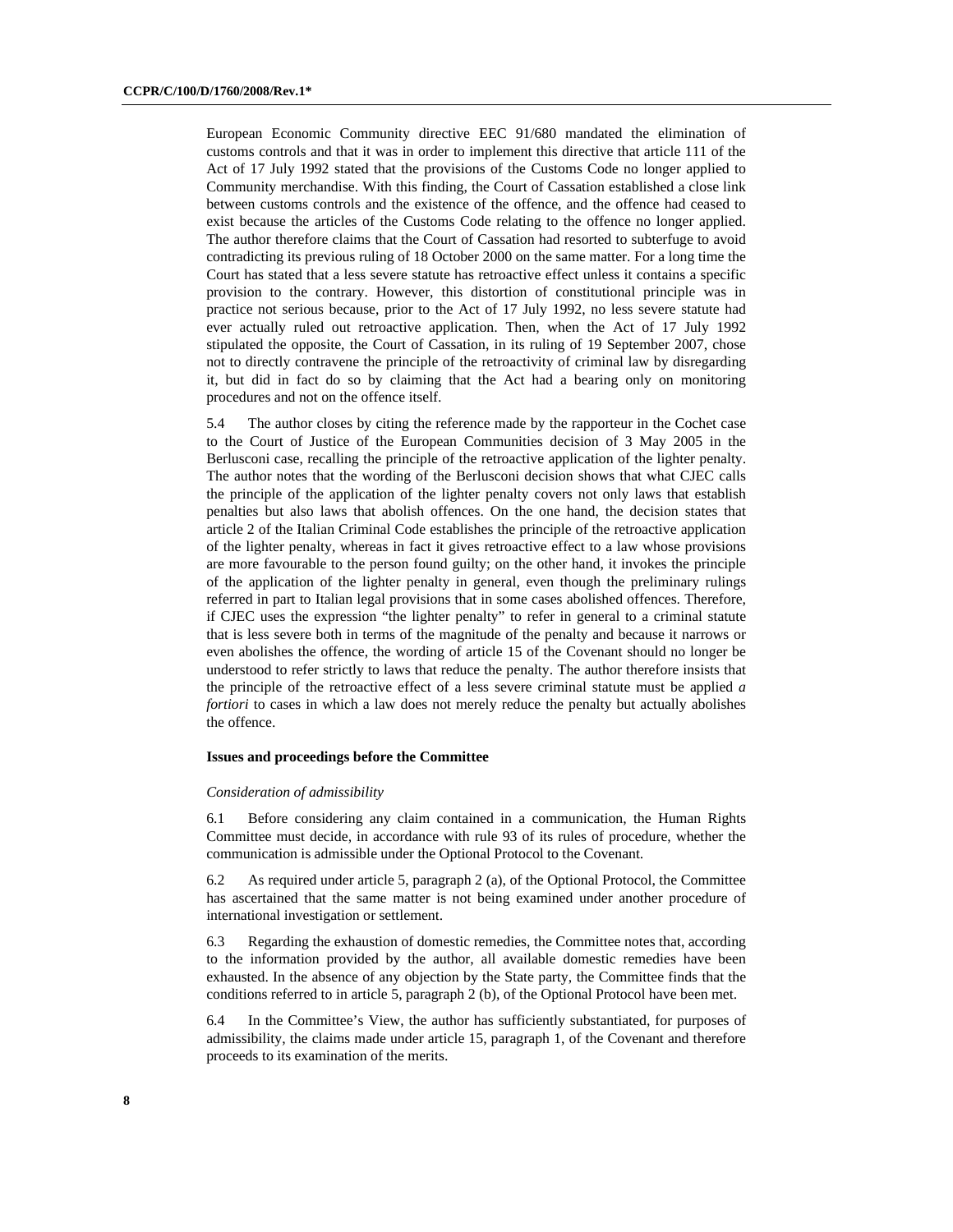*Consideration of the merits* 

7.1 The Committee has considered the present communication in the light of all the information made available to it by the parties, in accordance with article 5, paragraph 1, of the Optional Protocol.

7.2 With regard to the claim made under article 15, paragraph 1, of the Covenant, the Committee notes that, according to the summons submitted by the author, the acts committed between November 1987 and March 1988 constituted an offence of importing prohibited goods without declaring them and a category 1 customs violation, offences specified and penalized under articles 410, 426-4, 435, 414, 399, 382 and 404 to 407 of the Customs Code, article 750 of the Code of Criminal Procedure, and EEC Council regulations No. 1431/82 and No. 2036/82 and Commission regulation No. 3540/85. The Committee notes, as the author stated, that these provisions ceased to be applicable after 1 January 1993, the date upon which the regime established by the Act of 17 July 1992 entered into force. It also notes that the criminal proceedings brought against the author on the basis of those violations were instituted 18 months after the entry into force of the said regime, on 1 August 1994. The Committee observes that these facts are not disputed by the State party. The issue here is therefore clearly the disappearance of an offence and the corresponding penalties, since the acts that were the subject of the charges brought by the State party ceased to constitute criminal offences on 1 January 1993. The Act of 17 July 1992 therefore clearly refers to a regime of offences and the associated penalties and not just monitoring procedures as claimed by the State party.

7.3 As regards the scope of the application of article 15, paragraph 1, of the Covenant, the Committee finds that the article should not be interpreted narrowly: since the article refers to the principle of the retroactive effect of a lighter penalty, it should be understood to refer *a fortiori* to a law abolishing a penalty for an act that no longer constitutes an offence. Moreover, reference is made to article 112-4 of the French Criminal Code, which provides that execution of a penalty ceases where it was imposed for an act that ceases to be a criminal offence under legislation that post-dates the judgement.

7.4 The Committee finds that the principle of the retroactive effect of the lighter penalty and, in this case, the non-existence of a penalty, is applicable in this case and that, consequently, article 110 of the Act of 17 July 1992 violates the principle of the retroactive effect of the less severe criminal statute under article 15 of the Covenant.

8. The Human Rights Committee, acting under article 5, paragraph 4, of the Optional Protocol to the International Covenant on Civil and Political Rights, is of the view that the information before it discloses a violation of article 15, paragraph 1, of the Covenant.

9. In accordance with article 2, paragraph 3 (a), of the Covenant, the State party is under an obligation to provide the author with an effective remedy, including appropriate compensation. The State party is also under an obligation to prevent similar violations in the future.

10. Bearing in mind that, by becoming a party to the Optional Protocol, the State party has recognized the competence of the Committee to determine whether or not there has been a violation of the Covenant and that, pursuant to article 2 of the Covenant, the State party has undertaken to ensure to all individuals within its territory or subject to its jurisdiction the rights recognized in the Covenant and to provide an effective and enforceable remedy when a violation has been established, the Committee wishes to receive from the State party, within 180 days, information about the measures taken to give effect to the Committee's Views. The State party is also requested to publish the Committee's Views.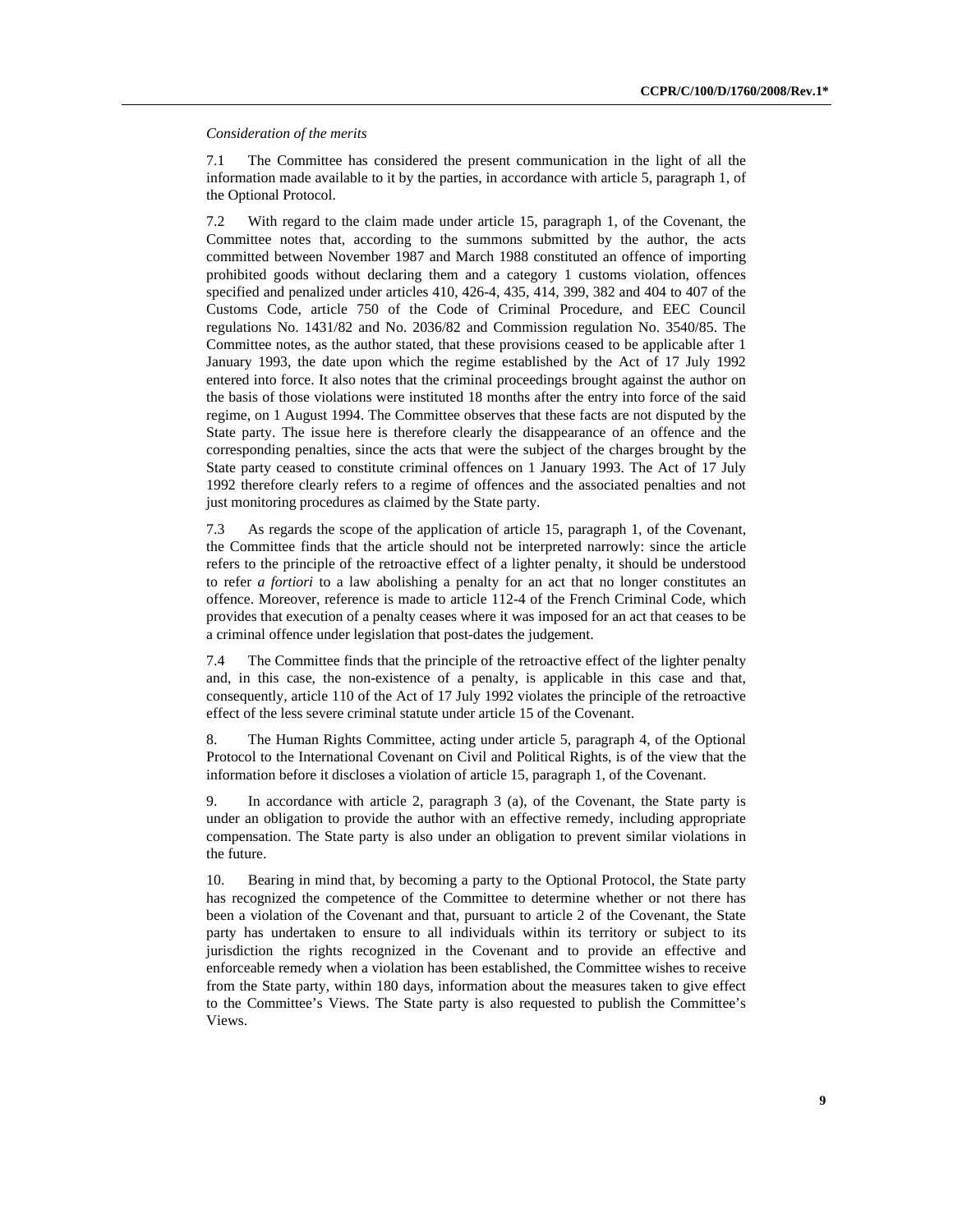[Adopted in English, French and Spanish, the French text being the original version. Subsequently to be issued also in Arabic, Chinese and Russian as part of the Committee's annual report to the General Assembly.]